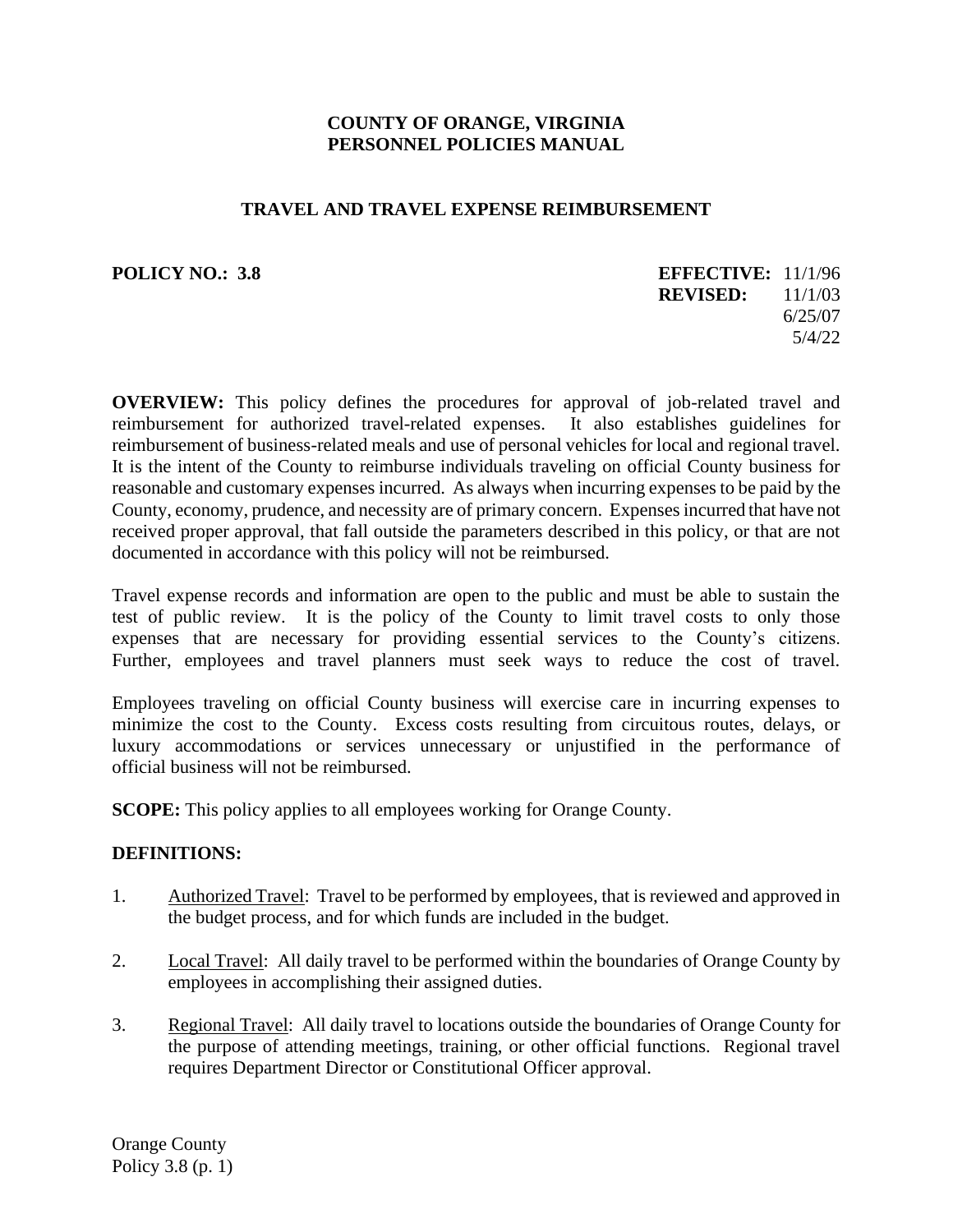4. Extended Travel: All overnight trips to destinations outside Orange County to attend meetings, conferences, training, or other work-related functions.

# **PROVISIONS:**

A. Approval

Travel requiring overnight accommodations must be pre-approved by the Department Director or Constitutional Officer. Department Directors travel must be pre-approved by the Assistant County Administrator for Operations, the Deputy County Administrator, or the County Administrator. Cost of the travel must be within the department's approved travel budget.

- B. Expense and Reimbursement Guidelines
	- 1. *Transportation in Route and Return*. Employees are expected to use the most direct, practical, and economical mode and route of travel. Transportation costs are paid only if they are reasonable and necessary to accomplish the County's business.
		- a. *County Vehicle*. County vehicles should be used for day and overnight travel whenever practical and possible.
		- b. *Personal Vehicle*. Personal vehicles may be used for transportation for local, day, or overnight travel. The rate of reimbursement for use of a personal vehicle is equal to the rate established annually by the Internal Revenue Service (www.irs.gov). Finance will publish changes to these rates as they occur. Reimbursement for use of a personal vehicle (including any lodging and meal costs) in lieu of commercial transportation for out of state travel will be made only up to the cost of the use of commercial airfare to the same destination. At the employee's request, reimbursement is provided for travel in personal vehicles that is necessary during a workday. The distance normally traveled from home to the worksite (or the equivalent distance), is not payable. For example, if an employee is driving from their home to Richmond, Virginia (round trip) on an otherwise normally scheduled workday, the employee should subtract the normal commute miles (round trip) that would have been driven between their home and their normal work location when submitting their request for reimbursement. In the event an employee has an accident while driving a personal vehicle on official County business, the employee's insurance will be responsible for all damage, injury, or other loss. In some instances, the employee may be eligible for Worker's Compensation. Employees should report all accidents to their supervisor, in accordance with Policy 4.15 – Workers' Compensation.
		- c. *Commercial Transportation*. Employees shall use the most economical and efficient mode and route of travel and will only be reimbursed for travel necessary to accomplish the County's business. Reimbursement for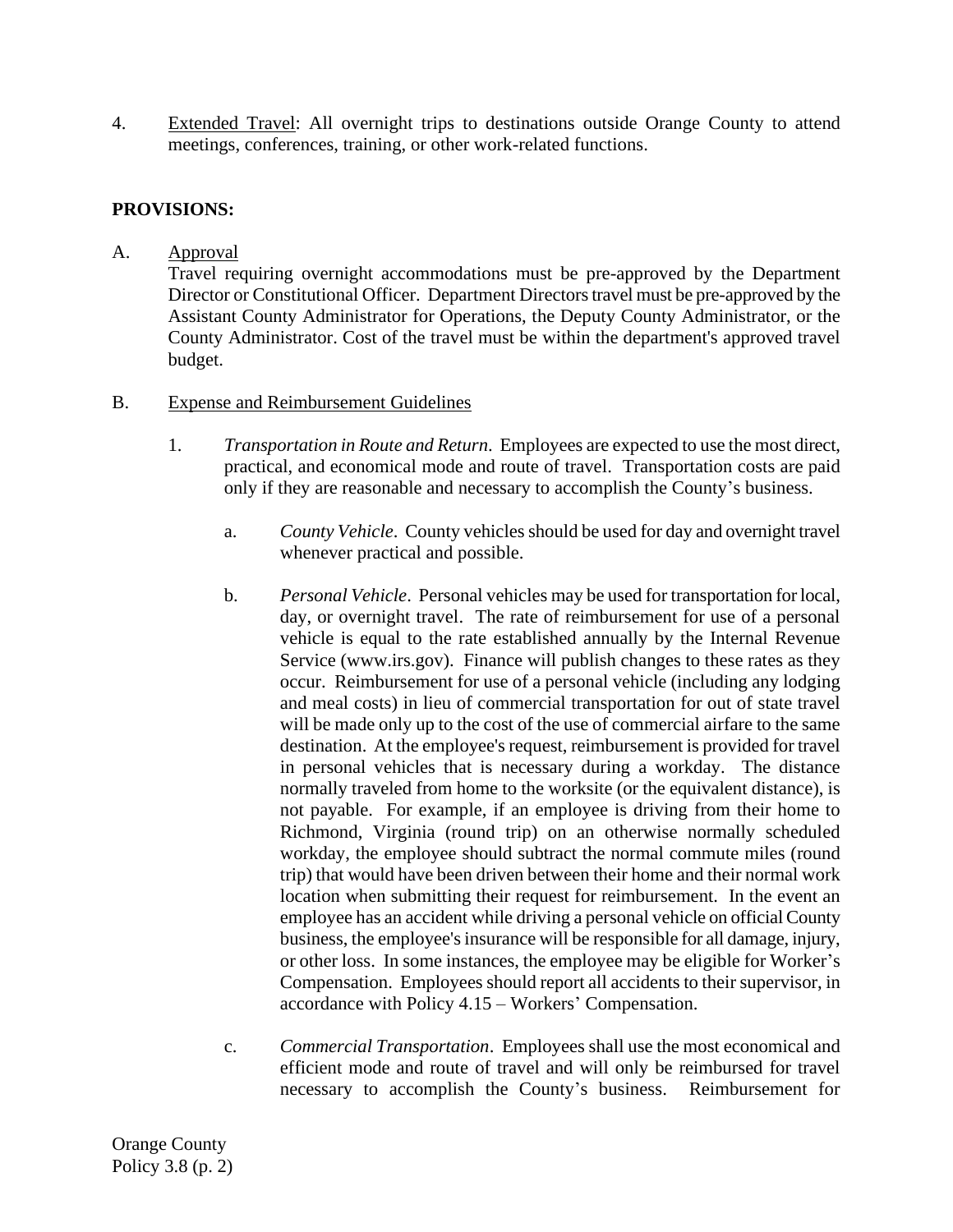commercial transportation will not exceed economy or coach rates. Whenever possible, the cost of commercial transportation shall be paid using a County credit card. Detailed receipts must accompany all requests for reimbursement for commercial transportation expenses.

2. *Transportation at Destination*. Employees are expected to use the most economical mode of transportation at their planned destination. Courtesy transportation should be used when available.

The cost of a rental car will not be reimbursed except under extraordinary circumstances as approved by the Department Director, Constitutional Officer, Assistant County Administrator for Operations, Deputy County Administrator, or County Administrator. Employees authorized to enter a contract for use of a rental car will be permitted to use a standard-size vehicle, unless a larger vehicle is required to accommodate the number of persons participating in the business purpose of the trip. Rental car insurance shall not be reimbursed. Rental car insurance coverage is included in the County's auto insurance coverage. A copy of the County's vehicle insurance information should be obtained from the Procurement Department prior to travel and should be accessible for the duration of the trip. Any accidents should be reported promptly.

- 3. *Lodging*. Employees are expected to use the most economical option with respect to lodging while being mindful of safety and location. Employees should use the established federal per diem rate authorized for lodging (http://gsa.gov/perdiem) at that location as a benchmark for what constitutes reasonable costs. When determining the most economical lodging, employees should consider all costs that will be incurred with their selection such as travel to and from the hotel, and parking fees. Lodging exceeding 150% of the federal per diem rate must be justified to explain why it was deemed the most economical option. As an exception, when attending a conference or seminar held at a lodging facility, employees may be reimbursed for the cost of staying at that facility, or facilities specifically suggested by the conference or seminar. Reimbursements for lodging will be paid at the single room rate. When lodging is included in the registration fee, the employee will not be reimbursed for alternative lodging accommodations. Whenever possible, the cost of lodging shall be paid using a County credit card. Detailed receipts must accompany all requests for lodging expenses.
- 4. *Meals and Incidental Expenses (M&IE)*. Generally, meals and incidental expenses are reimbursable on a per diem basis (not actual expenses) for official approved travel. The per diem is provided in lieu of a detailed submission of expenses (receipts). The meal per diem includes any taxes and/or tips on the meal purchase. The incidental per diem includes items such as snacks and water as well as tips given to porters, baggage carriers, and hotel staff. Meals and incidental expense reimbursement guidelines are established annually by the U.S. General Services Administration (www.gsa.gov) Daily per diem rates shall be reduced by individual meal per diem rates when meals are provided at no additional cost to the employee

Orange County Policy 3.8 (p. 3)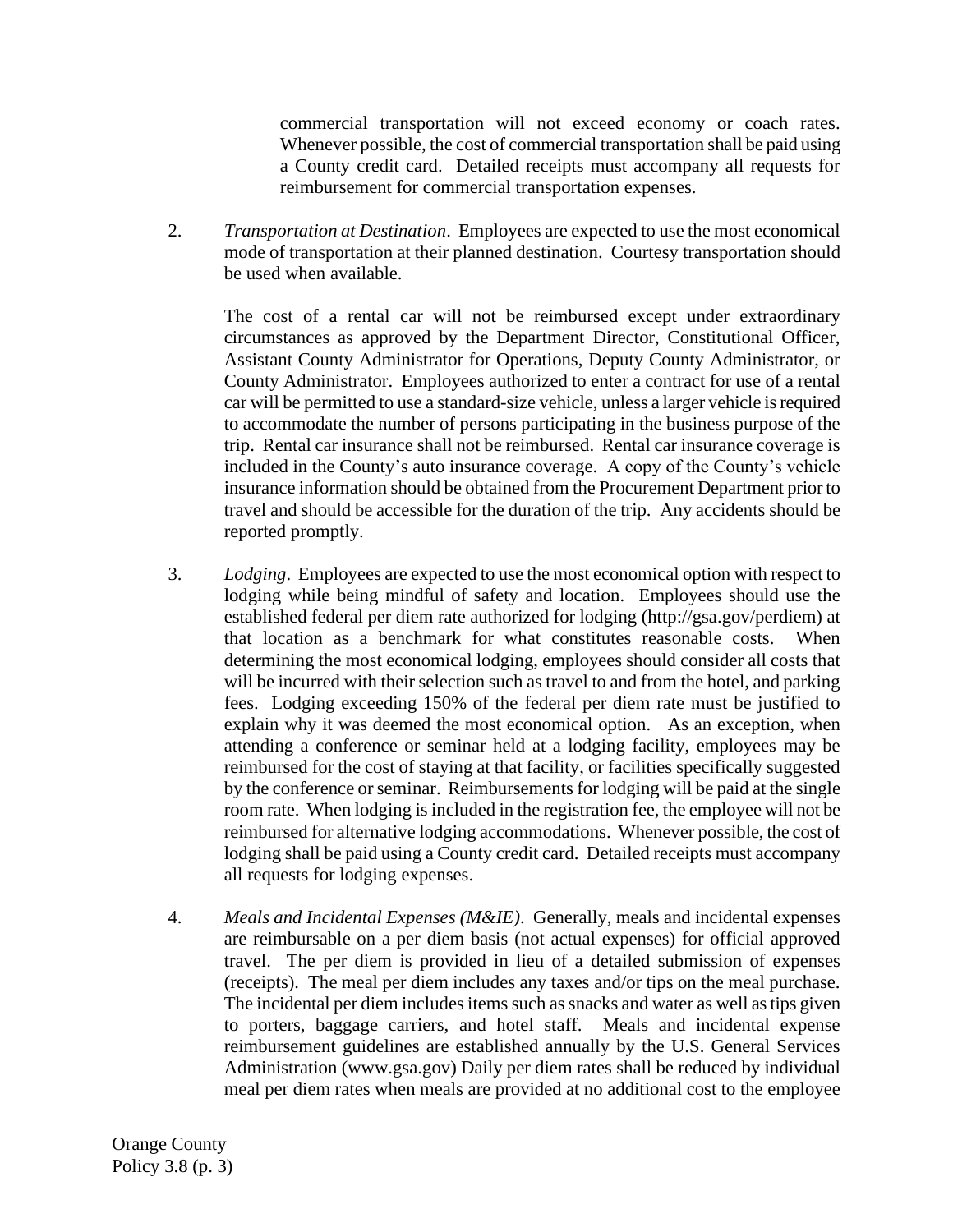(unless prior approval due to dietary restrictions). For example, if lunch is provided with a conference, then the daily per diem rate should be reduced by the lunch per diem rate for that day. Lodging that provides a full breakfast shall be considered a meal, while a continental breakfast is not considered a meal. Designated periods for individual meal per diem rates:

Breakfast: 12:00am – 10:59am Lunch: 11:00am – 3:59pm Dinner: 4:00pm – 11:59pm

Per diem reimbursement rates for first and last day of travel shall be adjusted based on departure and return time.

First Day – travel beginning before 7am – 100% of daily per diem rate First Day – travel beginning after 7am – 75% of daily per diem rate Last Day – travel ending after  $7 \text{pm} - 100\%$  of daily per diem rate Last Day – travel ending before  $7 \text{pm} - 75\%$  of daily per diem rate

As an alternative to utilizing the per diem rates, employees are permitted to request approval for reimbursement of actual meal expenses and incidentals or use their county issued credit card for these purchases. Detailed receipts are required for all purchases when the per diem is not in use. The per diem may not be used in conjunction with any other alternative methods during the same trip. When the per diem is not requested, employees should use the per diem limits as a baseline in determining reasonableness of purchases.

- 5. *Official Business Meals*. Generally, reimbursement for meals is not authorized for other than extended travel. When it is determined by the County Administrator, Deputy County Administrator, Assistant County Administrator for Operations, Constitutional Officer, or Department Director to be in the best interests of the County, reimbursement may be authorized for official business meals during regional or local travel. Generally, these will be "representational" events when the County official is hosting someone from outside the County. When authorized, reimbursement will be based on actual expenses. Detailed receipts, attendees' names, and business purpose of the meal are required.
- 6. *Allowed Expenses*. The following additional expenses are allowed for reimbursement above transportation, lodging, and M&IE:
	- a. Taxes and surcharges paid by the employee for lodging
	- b. Business telephone calls, modem charges, telegrams, and facsimiles made for official business
	- c. Tolls and parking fees when paid for by the employee while conducting official County business
	- d. Others as required to accomplish County business and not elsewhere excluded

Orange County Policy 3.8 (p. 4)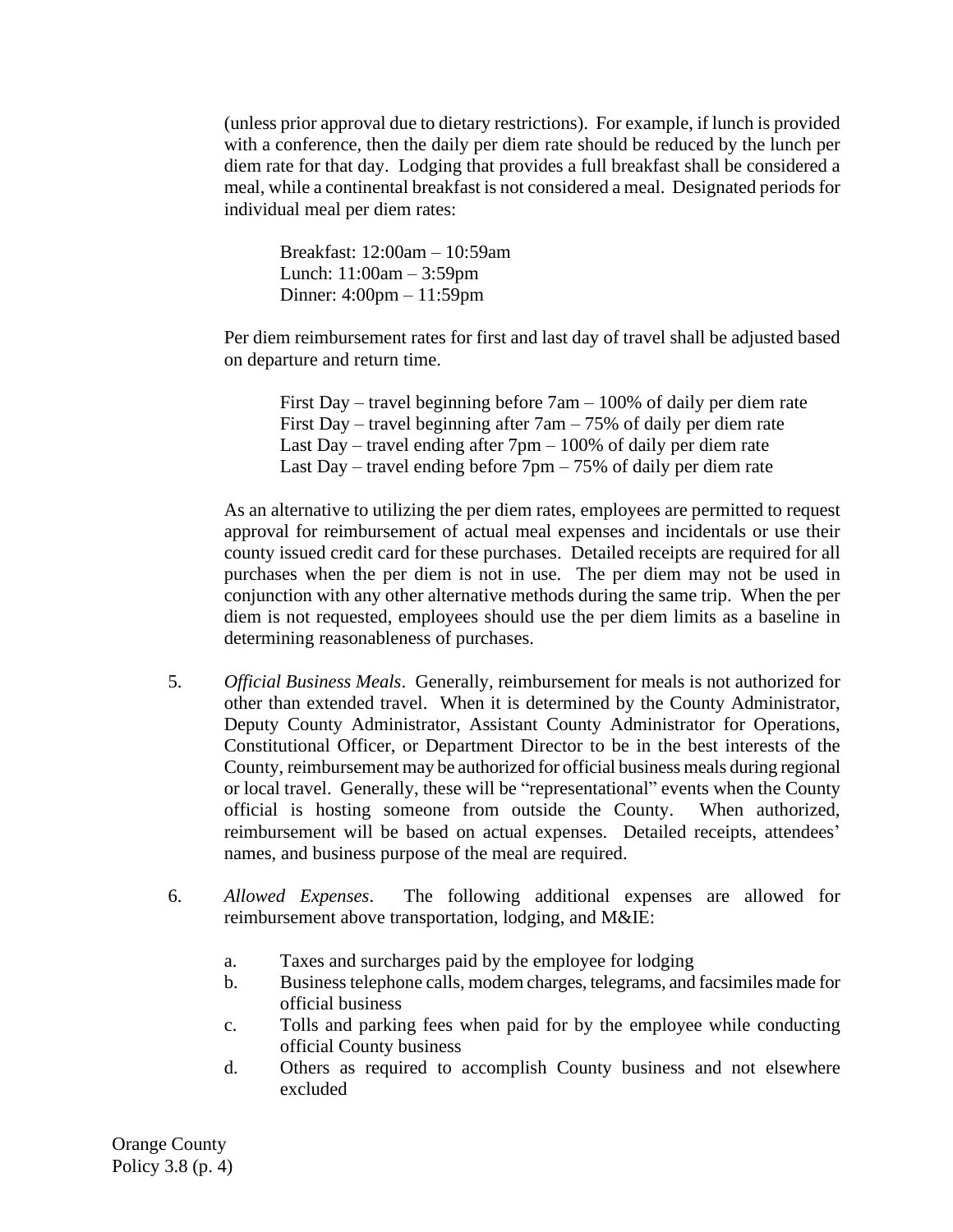Additional individual expenses must be identified when filing for reimbursement. All individual expenses more than \$20 must be supported by receipts.

- 7. *Ineligible Expenses*. The following expenses are ineligible for reimbursement:
	- a. Articles lost or stolen during travel
	- b. Alcoholic beverages
	- c. Damage to personal vehicles, clothing, or other items
	- d. Services to gain entry to a locked vehicle
	- e. Movies charged to lodging bills
	- f. All expenses related to the personal negligence of the employee, such as fines
	- g. Personal entertainment expenses
	- h. Towing charges (unless for the repair of a County-owned vehicle)
	- i. Expenses for children, spouses, and companions while on travel status
	- j. Laundry Services

The above list is not all-inclusive. Employees should use careful judgment and remember that all travel expenses are open to the public and must sustain the test of public review.

### C. Reimbursement Procedures

- 1. Employees must file claimsfor reimbursement of expenses covered under this policy no later than thirty (30) calendar days from the return date of travel or, from the date of the meal requested for reimbursement.
- 2. Reimbursement of mileage for authorized use of a personal automobile will be made based on submission of an appropriately approved Form 3.8.2 detailing the miles traveled.
- 3. Reimbursement for extended travel expenses (excluding mileage) will be on Form 3.8.1. When they are required by this policy, detailed receipts and ticket stubs will be attached to the form when it is submitted, unless per diem rates are utilized. Any personal mileage eligible for reimbursement during extended travel should be documented on Form 3.8.2 and submitted in conjunction with Form 3.8.1.
- 4. Knowingly submitting a false or inaccurate claim for travel/meal expense reimbursement will result in disciplinary action up to and including dismissal from County employment and may result in criminal penalties.
- 5. Requests for reimbursement will be approved and signed by the Constitutional Officer or Department Director. Department Director requests will be approved and signed by the Assistant County Administrator for Operations, the Deputy County Administrator, or the County Administrator.

# D. Advance Travel Payment

Orange County Policy 3.8 (p. 5)